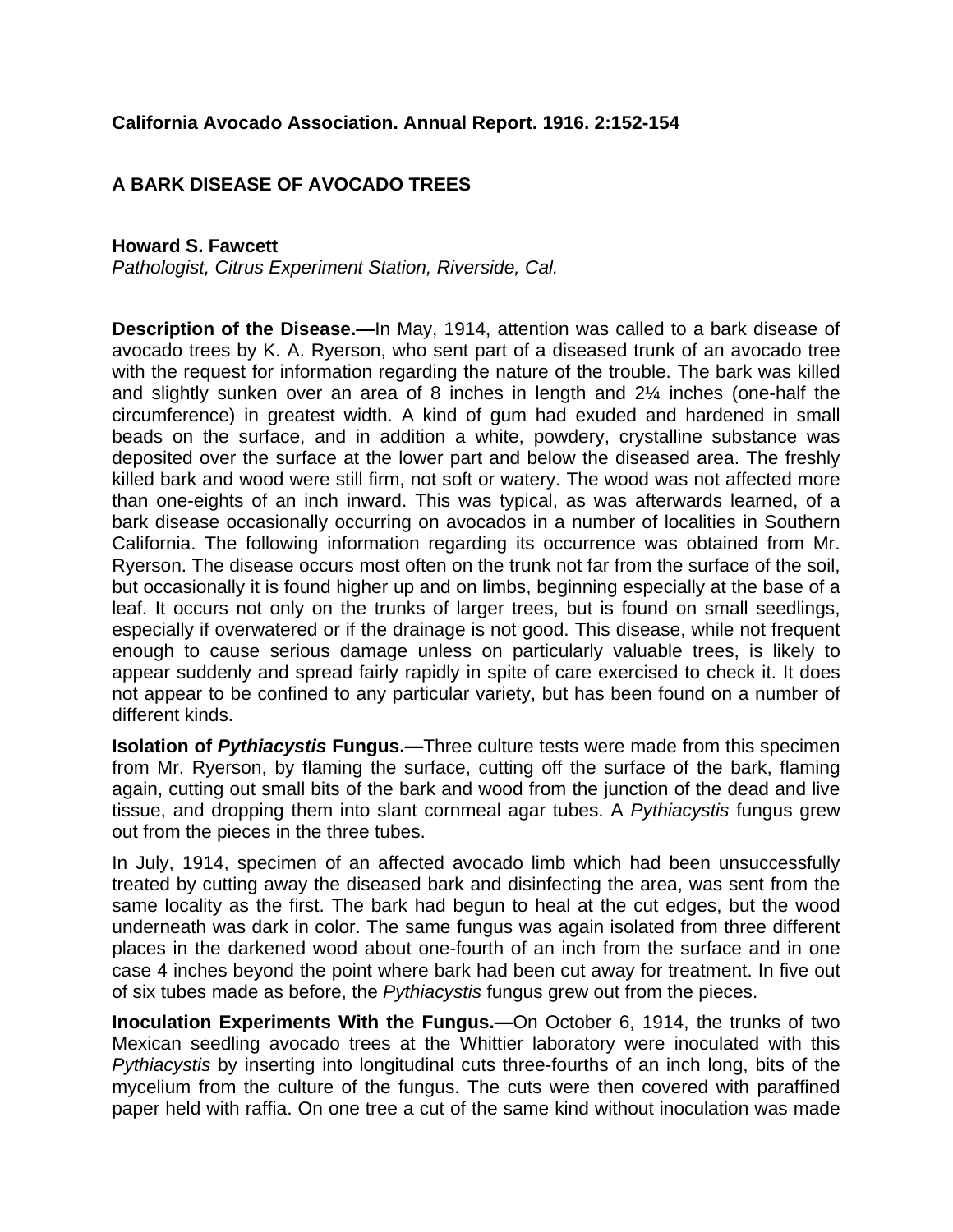and covered as the others to serve as a check.

When the inoculated trunks were first examined on October 22, 1914, a watery, slightly colored liquid was running from both cuts, and below one of them the white crystalline substance seen on the original specimen, was being deposited as the exuding liquid dried. The check cut was already beginning to heal without any deposit.

On January 14, 1915, a considerable deposit of the white crystalline substance had formed at both of the inoculated cuts and the larger area of killed bark was three-fourths of an inch wide and two and one-half inches long. The wood was affected only to a slight depth. The affected bark and wood were cut out at this time to save the trees and four culture tests made as described before from the advancing edge of one of the diseased areas. Three of these cultures developed *Pythiacystis* as before. The incision on the check tree healed rapidly without apparent injury to the adjoining bark.

One of the original cultures was kept alive by transfers every one to five months, and on March 28, 1916, further inoculations were made into avocado trunks with it and also with the fungus *Pythiacystis citrophthora* isolated from diseased bark of lemon Gummosis. Two inoculations from each culture were made and two additional cuts were made to serve as checks. All were wrapped in the same manner as in the previous inoculation. All inoculated cuts were showing the white crystalline deposit by April 7, 1916, and the bark about the cuts was discolored. On May 15, a large deposit of this white substance had formed below all the inoculated cuts. The effect on avocado of the lemon *Pythiacystis* was about the same as the avocado *Pythiacystis*. A diseased area of each kind was cut out. These showed the cambium killed over an area of threefourths of an inch, wide and two and one-half inches long. The avocado *Pythiacystis* was again recovered from the advancing edge of a diseased area. The cuts serving for checks healed rapidly without apparent injury to the tree.

The same two cultures were tested out on young orange trees at the same time. The lemon *Pythiacystis* produced Gummosis on the orange with killing of bark adjacent to the cut. The avocado *Pythiacystis*, however, produced no effect, the cuts healing almost as rapidly as the checks.

**Preventive Measures Suggested.—**Since the fungus itself and the effects of the disease are similar to that of *Pythiacystis* on citrus trees, the same methods for prevention and treatment, if carefully carried out, will probably apply to a large extent at least to the avocado. Good drainage, an avoidance of too much water at the base of the tree, keeping the soil from washing in and piling up against the trunks and avoiding planting too deep, especially on heavy soils, will undoubtedly serve to prevent the disease. If it occurs on large trees and is found before it has gone too far, the dead bark can be carefully dissected out and the wound thus made disinfected. After the cut edges begin to heal the exposed wood can then be covered with wax or other good covering. If the bark is killed all the way round when discovered, the tree will, of course, eventually die. Mr. Ryerson writes, "The spots were not common and in reality did not cause serious damage unless found on particularly valuable trees. They were likely to appear suddenly and spread rapidly in spite of the care exercised to check them. Sometimes with the use of Bordeaux paste, after very careful removal of all diseased tissue, the trouble was overcome."